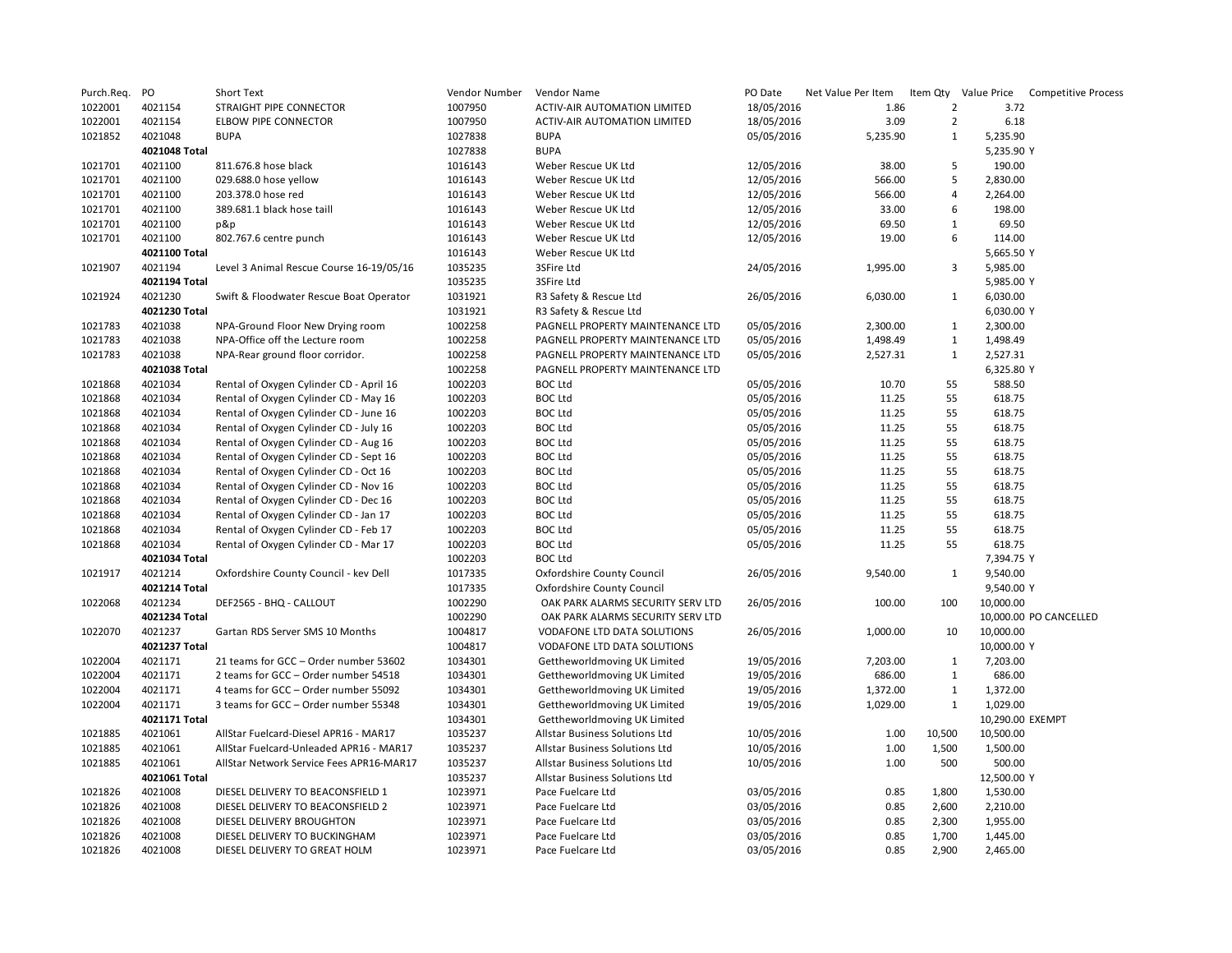| 1021826 | 4021008            | DIESEL DELIVERY TO HADDENHAM             | 1023971 | Pace Fuelcare Ltd                    | 03/05/2016 | 0.85      | 2,700          | 2,295.00    |
|---------|--------------------|------------------------------------------|---------|--------------------------------------|------------|-----------|----------------|-------------|
| 1021826 | 4021008            | DIESEL DELIVERY TO HIGH WYCOMBE          | 1023971 | Pace Fuelcare Ltd                    | 03/05/2016 | 0.85      | 2,100          | 1,785.00    |
|         | 4021008 Total      |                                          | 1023971 | Pace Fuelcare Ltd                    |            |           |                | 13,685.00 Y |
| 1021831 | 4021015            | Professional Services - Julie Egleton    | 1004325 | Hays Specialist Recruitment Ltd      | 04/05/2016 | 22.50     | 900            | 20,250.00   |
|         | 4021015 Total      |                                          | 1004325 | Hays Specialist Recruitment Ltd      |            |           |                | 20,250.00 Y |
| 1021976 | 4021145            | Mutual Assistance Charges 2015/2016      | 1027378 | London Fire & Emergency PA           | 18/05/2016 | 21,240.00 | $\mathbf{1}$   | 21,240.00   |
|         | 4021145 Total      |                                          | 1027378 | London Fire & Emergency PA           |            |           |                | 21,240.00 Y |
| 1021544 | 4021198            | BT Charges, Account: VP99470570 Q1       | 1004589 | <b>BT Payment Services Ltd</b>       | 24/05/2016 | 5,389.50  | $\mathbf{1}$   | 5,389.50    |
| 1021544 | 4021198            | BT Charges, Account: VP99470570 Q2       | 1004589 | BT Payment Services Ltd              | 24/05/2016 | 5,389.50  | $\mathbf{1}$   | 5,389.50    |
| 1021544 | 4021198            | BT Charges, Account: VP99470570 Q3       | 1004589 | BT Payment Services Ltd              | 24/05/2016 | 5,389.50  | $\mathbf{1}$   | 5,389.50    |
| 1021544 | 4021198            | BT Charges, Account: VP99470570 Q4       | 1004589 | BT Payment Services Ltd              | 24/05/2016 | 5,389.50  | $\mathbf{1}$   | 5,389.50    |
|         | 4021198 Total      |                                          | 1004589 | BT Payment Services Ltd              |            |           |                | 21,558.00 Y |
| 1021618 | 4021010            | Professional Services - Billy Allen      | 1004325 | Hays Specialist Recruitment Ltd      | 03/05/2016 | 402.80    | 60             | 24,168.00   |
| 1021618 | 4021010            | Mileage                                  | 1004325 | Hays Specialist Recruitment Ltd      | 03/05/2016 | 0.45      | 600            | 270.00      |
|         | 4021010 Total      |                                          | 1004325 | Hays Specialist Recruitment Ltd      |            |           |                | 24,438.00 Y |
| 1022016 | 4021209            | Project Initiation - Contract Signature  | 1035303 | Capita Integrated Business Solutions | 26/05/2016 | 24,569.00 | $\mathbf{1}$   | 24,569.00   |
|         | 4021209 Total      |                                          | 1035303 | Capita Integrated Business Solutions |            |           |                | 24,569.00 Y |
| 1021882 | 4021132            |                                          | 1027124 |                                      |            |           | 4              | 920.00      |
|         |                    | Bizhub C284e Flat Rate costs 16/17 4Q    |         | Konica Minolta                       | 16/05/2016 | 230.00    | 4              |             |
| 1021882 | 4021132<br>4021132 | Bizhub C284e Printing Costs 16/17 4Q     | 1027124 | Konica Minolta                       | 16/05/2016 | 100.00    | 4              | 400.00      |
| 1021882 |                    | Bizhub C280 Flat Rate Costs 16/17 4Q     | 1027124 | Konica Minolta                       | 16/05/2016 | 880.00    | 4              | 3,520.00    |
| 1021882 | 4021132            | Bizhub C35 Printing Costs 16/17 4Q       | 1027124 | Konica Minolta                       | 16/05/2016 | 1,000.00  |                | 4,000.00    |
| 1021882 | 4021132            | Bizhub C280 Printing Costs 16/17 4Q      | 1027124 | Konica Minolta                       | 16/05/2016 | 2,500.00  | 4              | 10,000.00   |
| 1021882 | 4021132            | Bizhub C35 Flat Rate Costs 16/17 4Q      | 1027124 | Konica Minolta                       | 16/05/2016 | 1,522.00  | 4              | 6,088.00    |
|         | 4021132 Total      |                                          | 1027124 | Konica Minolta                       |            |           |                | 24,928.00 Y |
| 1021691 | 4021229            | Paging Service. Acc: S0604314/000 Q1     | 1007157 | <b>VODAFONE PAGING</b>               | 26/05/2016 | 6,450.00  | $\mathbf{1}$   | 6,450.00    |
| 1021691 | 4021229            | Paging Service. Acc: S0604314/000 Q2     | 1007157 | <b>VODAFONE PAGING</b>               | 26/05/2016 | 6,450.00  | $\mathbf{1}$   | 6,450.00    |
| 1021691 | 4021229            | Paging Service. Acc: S0604314/000 Q3     | 1007157 | <b>VODAFONE PAGING</b>               | 26/05/2016 | 6,450.00  | $\mathbf{1}$   | 6,450.00    |
| 1021691 | 4021229            | Paging Service. Acc: S0604314/000 Q4     | 1007157 | <b>VODAFONE PAGING</b>               | 26/05/2016 | 6,450.00  | $\mathbf{1}$   | 6,450.00    |
|         | 4021229 Total      |                                          | 1007157 | <b>VODAFONE PAGING</b>               |            |           |                | 25,800.00 Y |
| 1021938 | 4021165            | Audi A6 Avan S Line 2.0 TDI Ultra 190 PS | 1035261 | Volkswagen Group UK                  | 19/05/2016 | 27,723.03 | $\mathbf{1}$   | 27,723.03   |
|         | 4021165 Total      |                                          | 1035261 | Volkswagen Group UK                  |            |           |                | 27,723.03 Y |
| 1021484 | 4021085            | Mobile Data Terminal                     | 1023285 | University of Hull                   | 12/05/2016 | 14,641.38 | $\mathbf{1}$   | 14,641.38   |
| 1021484 | 4021085            | <b>Communication Gateway</b>             | 1023285 | University of Hull                   | 12/05/2016 | 2,233.00  | $\overline{2}$ | 4,466.00    |
| 1021484 | 4021085            | High Availability Resilience Gateway Mod | 1023285 | University of Hull                   | 12/05/2016 | 5,075.00  | $\mathbf{1}$   | 5,075.00    |
| 1021484 | 4021085            | Priority Support 2 Days PCM              | 1023285 | University of Hull                   | 12/05/2016 | 5,836.25  | $\mathbf{1}$   | 5,836.25    |
|         | 4021085 Total      |                                          | 1023285 | University of Hull                   |            |           |                | 30,018.63 Y |
| 1021774 | 4021036            | External Audit Fees 2016/17 Q1           | 1028537 | Ernst & Young LLP                    | 05/05/2016 | 7,844.75  | $\mathbf{1}$   | 7,844.75    |
| 1021774 | 4021036            | External Audit Fees 2016/17 Q2           | 1028537 | Ernst & Young LLP                    | 05/05/2016 | 7,844.75  | $\mathbf{1}$   | 7,844.75    |
| 1021774 | 4021036            | External Audit Fees 2016/17 Q3           | 1028537 | Ernst & Young LLP                    | 05/05/2016 | 7,844.75  | $\mathbf{1}$   | 7,844.75    |
| 1021774 | 4021036            | External Audit Fees 2016/17 Q4           | 1028537 | Ernst & Young LLP                    | 05/05/2016 | 7,844.75  | $\mathbf{1}$   | 7,844.75    |
|         | 4021036 Total      |                                          | 1028537 | Ernst & Young LLP                    |            |           |                | 31,379.00 Y |
| 1021844 | 4021025            | Gazetteer Management System              | 1034748 | Aligned Assets Limited               | 05/05/2016 | 32,186.00 | $\mathbf{1}$   | 32,186.00   |
|         | 4021025 Total      |                                          | 1034748 | Aligned Assets Limited               |            |           |                | 32,186.00 Y |
| 1021545 | 4021047            | Voice Calls 2016/17                      | 1023118 | Daisy Telecoms Ltd                   | 05/05/2016 | 651.58    | 12             | 7,818.96    |
| 1021545 | 4021047            | Select Services 2016 / 17                | 1023118 | Daisy Telecoms Ltd                   | 05/05/2016 | 345.10    | 12             | 4,141.20    |
| 1021545 | 4021047            | Service Charges 2016 /17                 | 1023118 | Daisy Telecoms Ltd                   | 05/05/2016 | 1,749.61  | 12             | 20,995.32   |
|         | 4021047 Total      |                                          | 1023118 | Daisy Telecoms Ltd                   |            |           |                | 32,955.48 Y |
| 1021875 | 4021050            | Purchase of Audi Q5 Estate               | 1035227 | Milton Keynes Audi                   | 06/05/2016 | 39,497.60 | $\mathbf{1}$   | 39,497.60   |
| 1021875 | 4021050            | <b>RFL inc FRF</b>                       | 1035227 | Milton Keynes Audi                   | 06/05/2016 | 350.00    | $\mathbf{1}$   | 350.00      |
|         | 4021050 Total      |                                          | 1035227 | Milton Keynes Audi                   |            |           |                | 39,847.60 Y |
| 1021827 | 4021062            | Previous Total Care                      | 1013216 | Draeger Safety UK Limited            | 10/05/2016 | 31,869.05 | $\mathbf{1}$   | 31,869.05   |
| 1021827 | 4021062            | Total care for personal facemasks        | 1013216 | Draeger Safety UK Limited            | 10/05/2016 | 850.00    | $\mathbf{1}$   | 850.00      |
| 1021827 | 4021062            | <b>Total Care for Telementry</b>         | 1013216 | Draeger Safety UK Limited            | 10/05/2016 | 14,220.00 | $\mathbf{1}$   | 14,220.00   |
|         |                    |                                          |         |                                      |            |           |                |             |